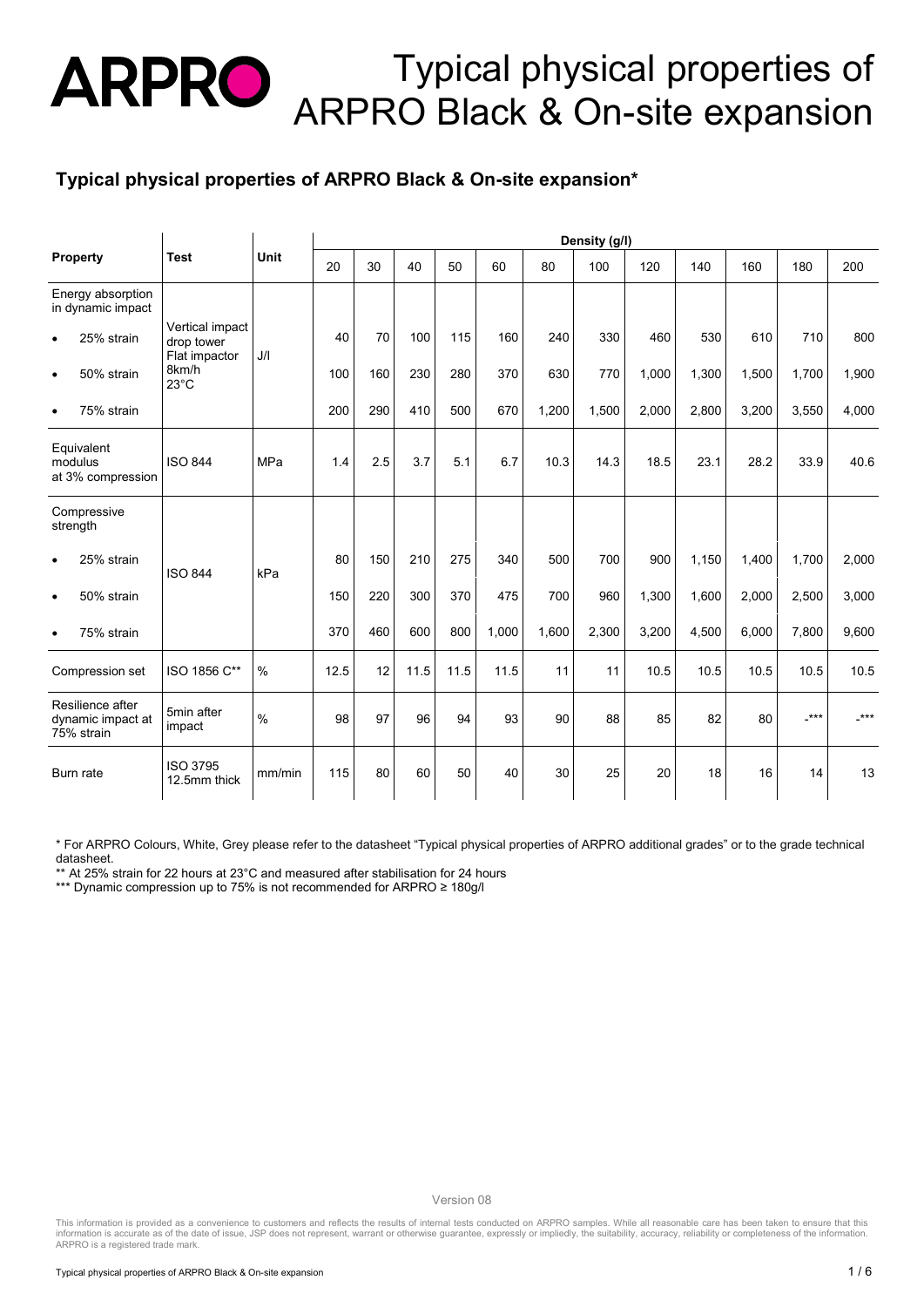**Energy absorption:** The value represents the capability of ARPRO to dissipate impact energy.

**Test method:** A mass is dropped on a cubic test piece of 100 or 50mm at 8km/h. The impact weight and sample size are selected to ensure a minimum of 85% strain on the sample and therefore to completely describe its performance. The deceleration of the impactor is recorded over the time and converted into the energy absorbed at different strain levels.



Version 08

This information is provided as a convenience to customers and reflects the results of internal tests conducted on ARPRO samples. While all reasonable care has been taken to ensure that this<br>information is accurate as of t ARPRO is a registered trade mark.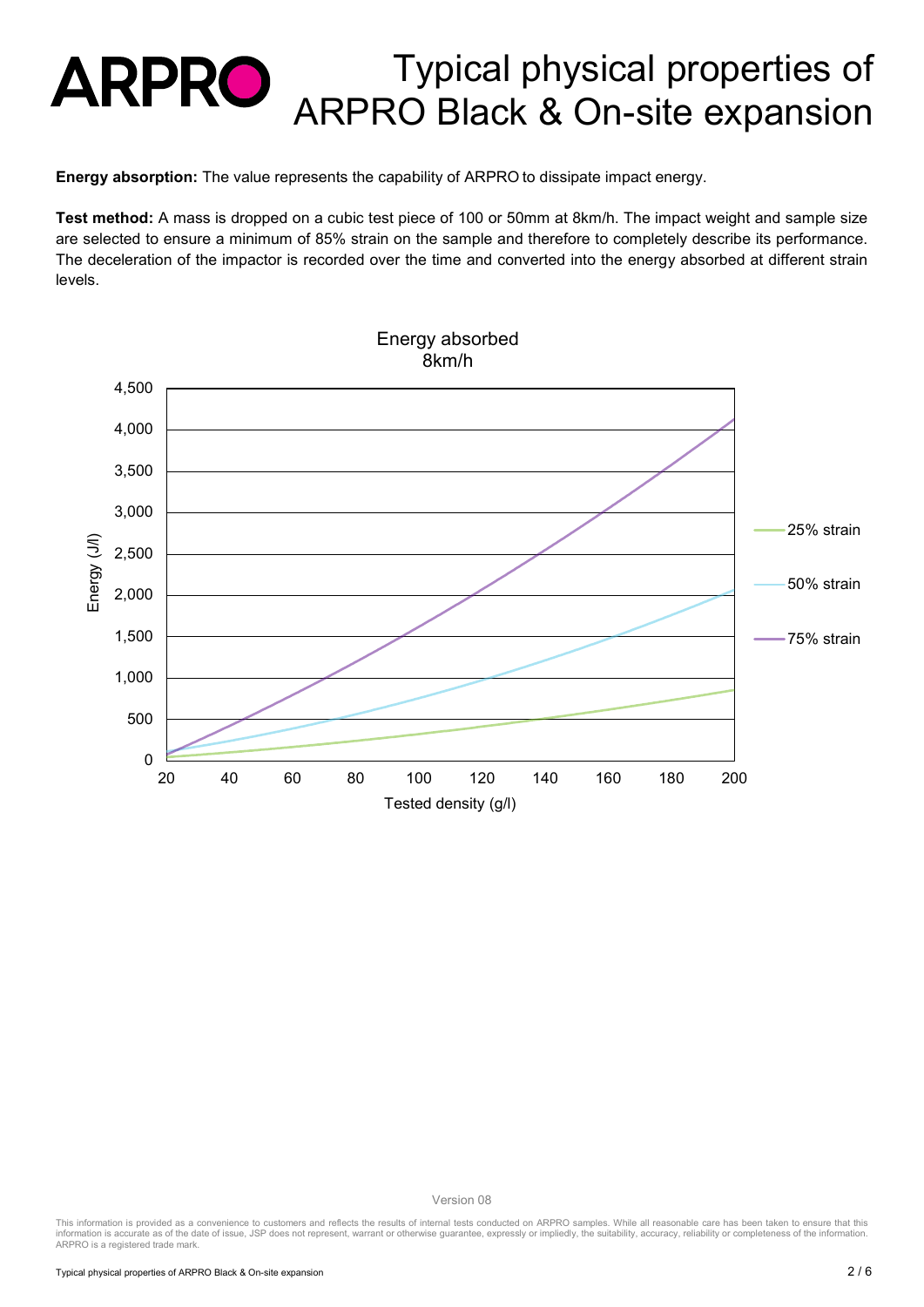**Equivalent modulus:** Characterisation of the slope at the beginning of the compressive curve when ARPRO is deformed in its elastic region.

#### **Test method:** ISO 844

The compressive stress at 3% deformation is recorded when a 50mm cube is uni-axially compressed at a rate of 5mm/min.

The equivalent modulus is expressed as the ratio of compressive stress at 3% of strain over the deformation.



#### Equivalent modulus, at 3% compression - ISO 844

Version 08

This information is provided as a convenience to customers and reflects the results of internal tests conducted on ARPRO samples. While all reasonable care has been taken to ensure that this<br>information is accurate as of t ARPRO is a registered trade mark.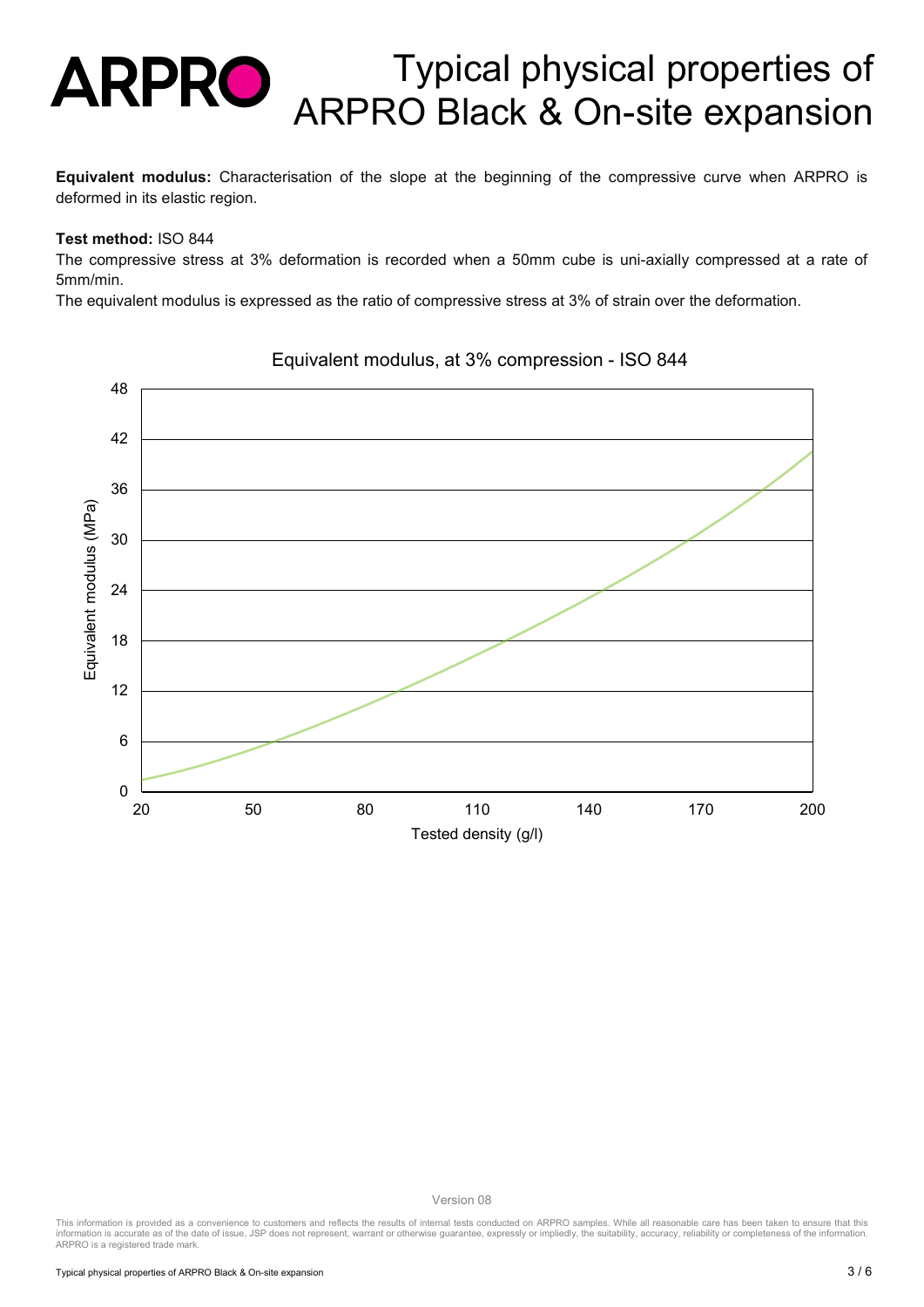**Compressive strength:** The ability of a material to resist forces that attempt to compress it.

#### **Test method:** ISO 844

Five 50mm cubes are compressed uni-axially at a rate of 5mm/min, to a maximum of 85% compression. The compressive stress and corresponding relative deformation are recorded.



Compressive strength - ISO 844

Version 08<br>This information is provided as a convenience to customers and reflects the results of internal tests conducted on ARPRO samples. While all reasonable care has been taken to ensure that this<br>Information is accur ARPRO is a registered trade mark.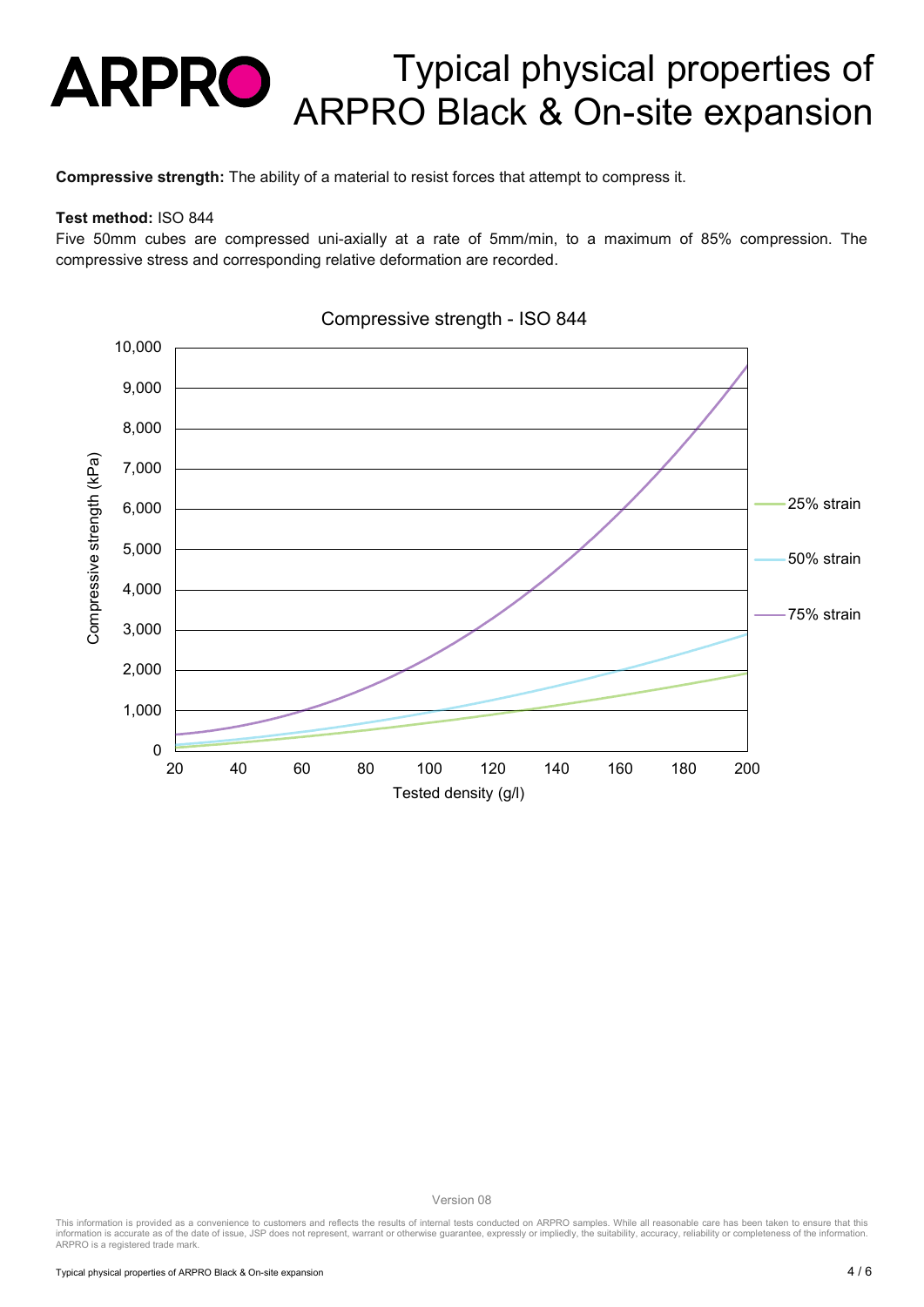**Compression set:** The ability to go back to original thickness after static deformation.

#### **Test method:** ISO 1856 C

Five 50 x 50 x 25mm samples are maintained for 22 hours at 23°C under 25% strain. The effect on the thickness 24 hours after the release is recorded.



#### Compression set - ISO 1856 C

Version 08<br>This information is provided as a convenience to customers and reflects the results of internal tests conducted on ARPRO samples. While all reasonable care has been taken to ensure that this<br>Information is accur ARPRO is a registered trade mark.